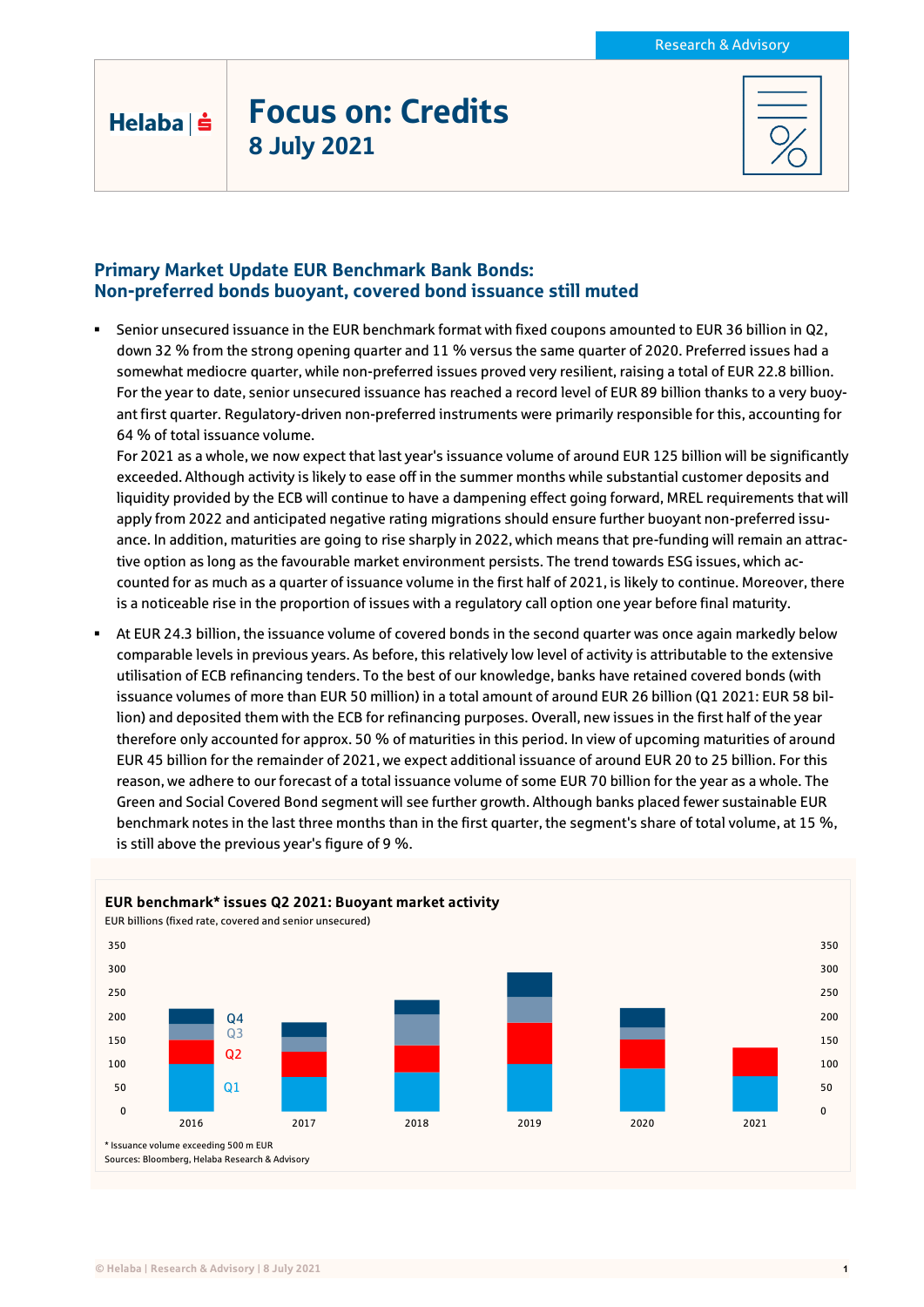### **1. Senior unsecured bonds with fixed coupons**





**Shift towards longer maturities Stable rating mix in times of crisis** EUR-billions (issuance volume by maturity) EUR-billions (issuance volume by rating\*) Sources: Bloomberg, Helaba Research & Advisory  $\Omega$  2017 2018 2019 2020 H1 2021 ■1Y-3Y ■3Y-5Y ■5Y-7Y ■7Y-10Y ■10Y-15Y



EUR-billions (issuance volume by payment rank) EUR-billions (issuance volume by maturity type)





Sources: Bloomberg, Helaba Research & Advisory



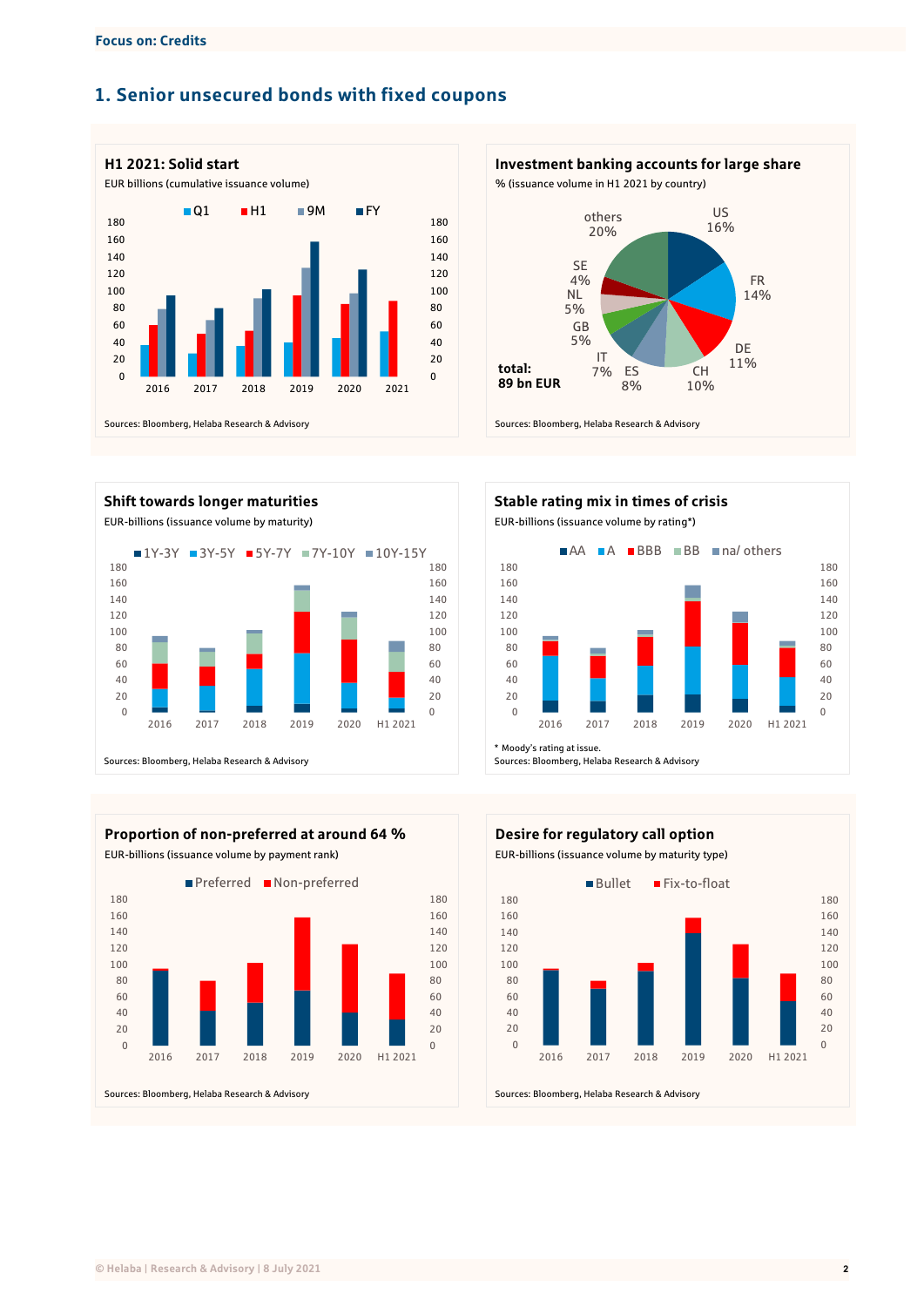



## **2. Covered Bonds with fixed coupons**







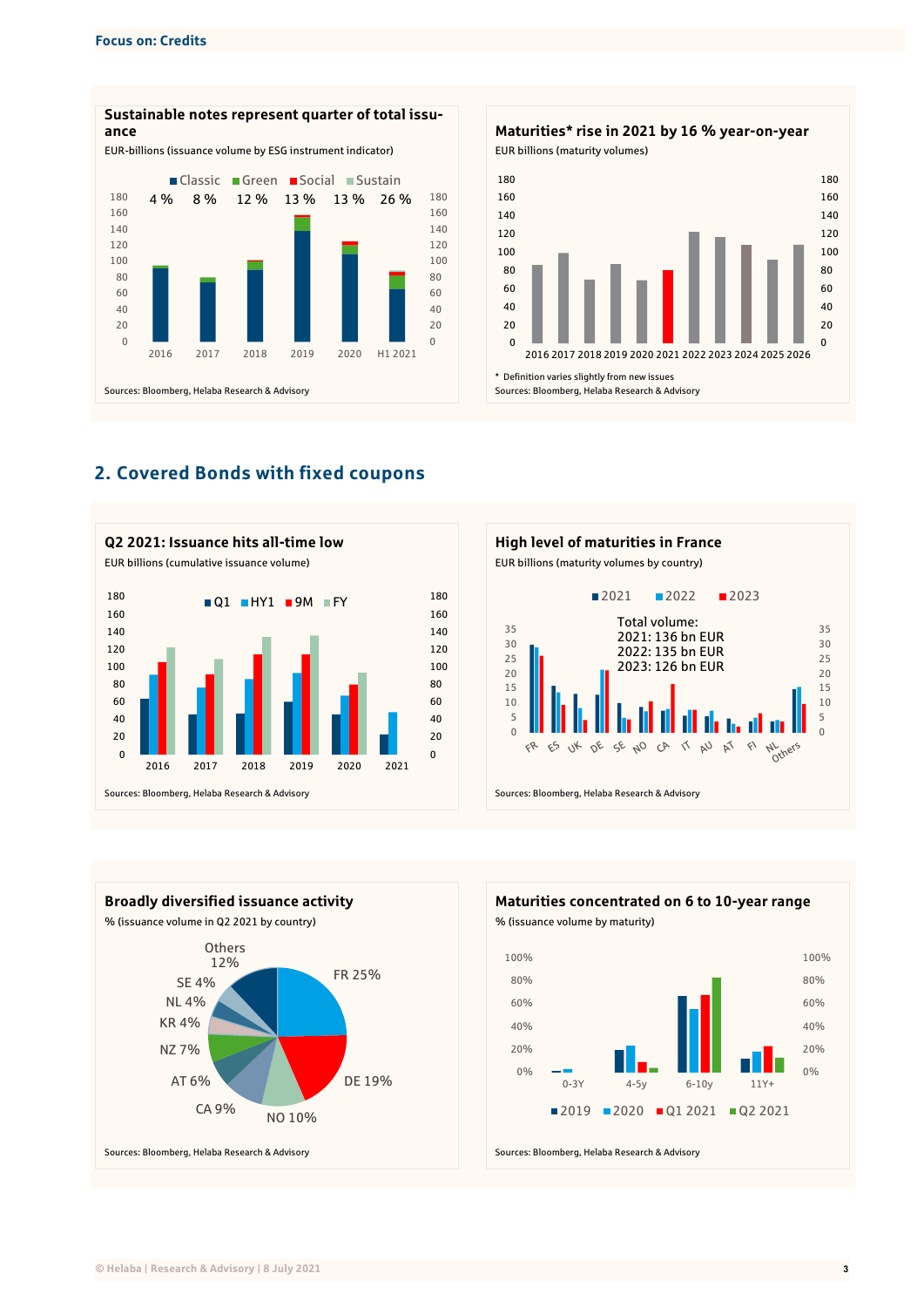**Overview** 





# **3. ECB's targeted longer-term refinancing operations**

#### TLTRO III: Targeted longer-term refinancing operations

|              | <b>Allocation</b> | <b>Settlement</b> | <b>Earliest volun-</b><br>tary repayment<br>(settlement) | <b>Maturity</b> | Allocated<br>amount<br>(EUR bn) | Outstanding<br>amount<br>(EUR bn) |
|--------------|-------------------|-------------------|----------------------------------------------------------|-----------------|---------------------------------|-----------------------------------|
| TLTRO-III.1  | 19.09.2019        | 25.09.2019        | 29.09.2021                                               | 28.09.2022      | 3.4                             | 3.4                               |
| TLTRO-III.2  | 12.12.2019        | 18.12.2019        | 29.09.2021                                               | 21.12.2022      | 97.7                            | 97.7                              |
| TLTRO-III.3  | 19.03.2020        | 25.03.2020        | 29.09.2021                                               | 29.03.2023      | 115.0                           | 115.0                             |
| TLTRO-III.4  | 18.06.2020        | 24.06.2020        | 29.09.2021                                               | 28.06.2023      | 1.308.4                         | 1.308.4                           |
| TLTRO-III.5  | 24.09.2020        | 30.09.2020        | 29.09.2021                                               | 27.09.2023      | 174.5                           | 174.5                             |
| TLTRO-III.6  | 10.12.2020        | 16.12.2020        | 22.12.2021                                               | 20.12.2023      | 50.4                            | 50.4                              |
| TLTRO-III.7  | 18.03.2021        | 24.03.2021        | 30.03.2022                                               | 27.03.2024      | 330.5                           | 330.4                             |
| TLTRO-III.8  | 17.06.2021        | 24.06.2021        | 29.06.2022                                               | 26.06.2024      | 109.8                           | 109.8                             |
| TLTRO-III.9  | 23.09.2021        | 29.09.2021        | 29.06.2022                                               | 25.09.2024      |                                 |                                   |
| TLTRO-III.10 | 16.12.2021        | 22.12.2021        | 29.06.2022                                               | 18.12.2024      |                                 |                                   |

Sources: Deutsche Bundesbank Eurosystem, ECB Eurosystem, Bloomberg, Helaba Research & Advisory